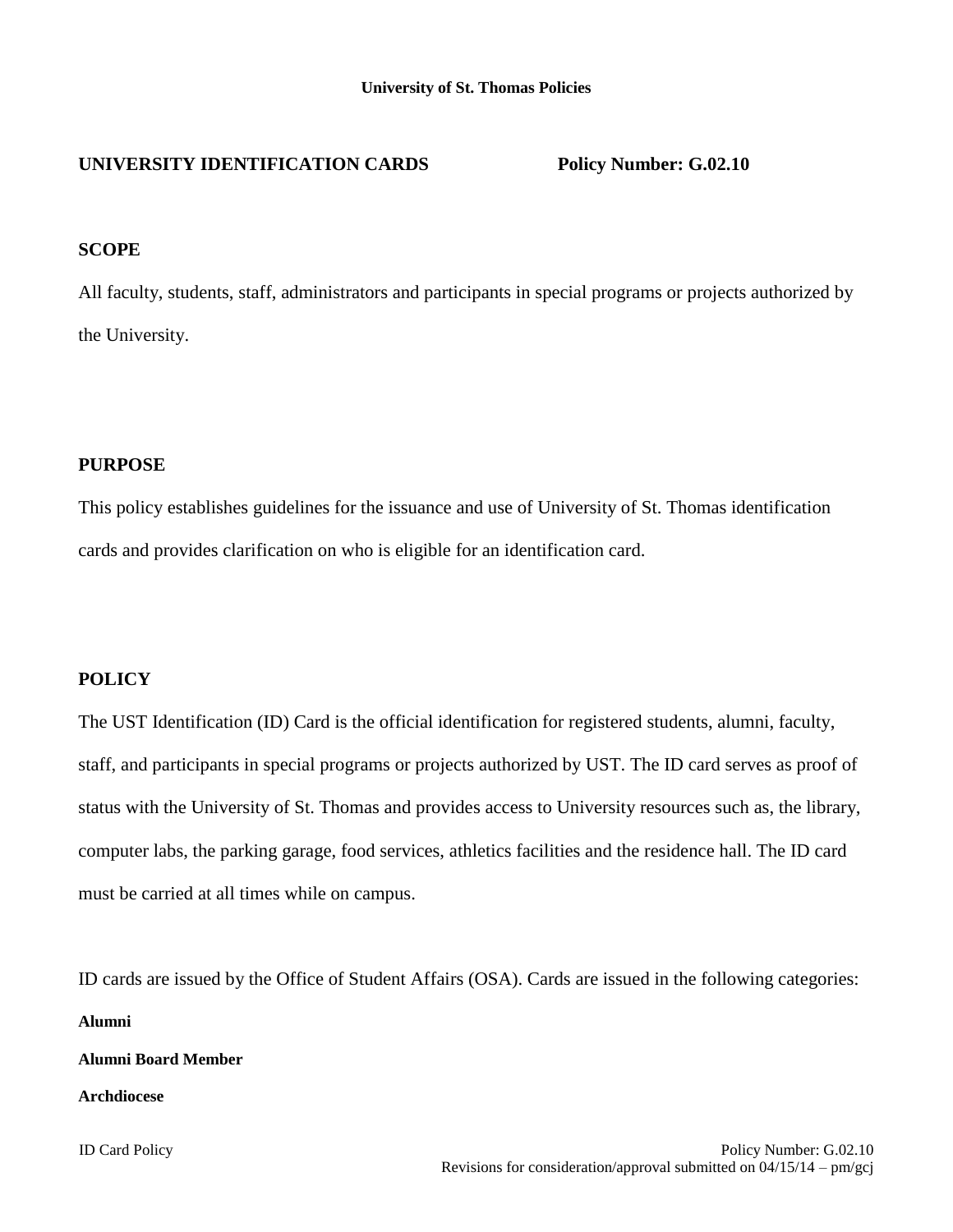#### **UST Board Member**

**Campus Contractor** (non-UST businesses contracted as part of campus services such as Food Services contractor, Book Store contractor, etc.)

### **ELS Student**

#### **ELS Staff**

**Faculty** (all individuals hired by UST on a permanent or contractual basis)

**Staff** (all individuals hired by UST on a permanent or contractual basis)

### **Student** (all UST students)

**Temporary** (anyone in a temporary, non-salaried capacity who has been approved to work, teach or volunteer on campus)

**Guest/Visitor** (certain individuals on campus in a "visitor" capacity or in "temporary-residence" under University approved programs and/or efforts)

The terms, conditions and fees stipulated in the ID Card Agreement apply to all cardholders. Acceptance and use of the card indicates agreement to the terms and conditions that govern its use.

The cardholder will be held responsible for transactions made with the card. Unauthorized or disputed charges must be reconciled with the department where such charges were made. Lost, stolen or damaged cards, or unauthorized usage of cards, should be reported immediately, in person, or in writing, by emailing [studentaffairs@stthom.edu.](mailto:studentaffairs@stthom.edu)

ID Cards that are not returned in person may be mailed to: University of St. Thomas, Office of Student Affairs, 3800 Montrose Blvd., Mail Box 161, Houston, Texas 7006.

#### **TERMS AND CONDITIONS**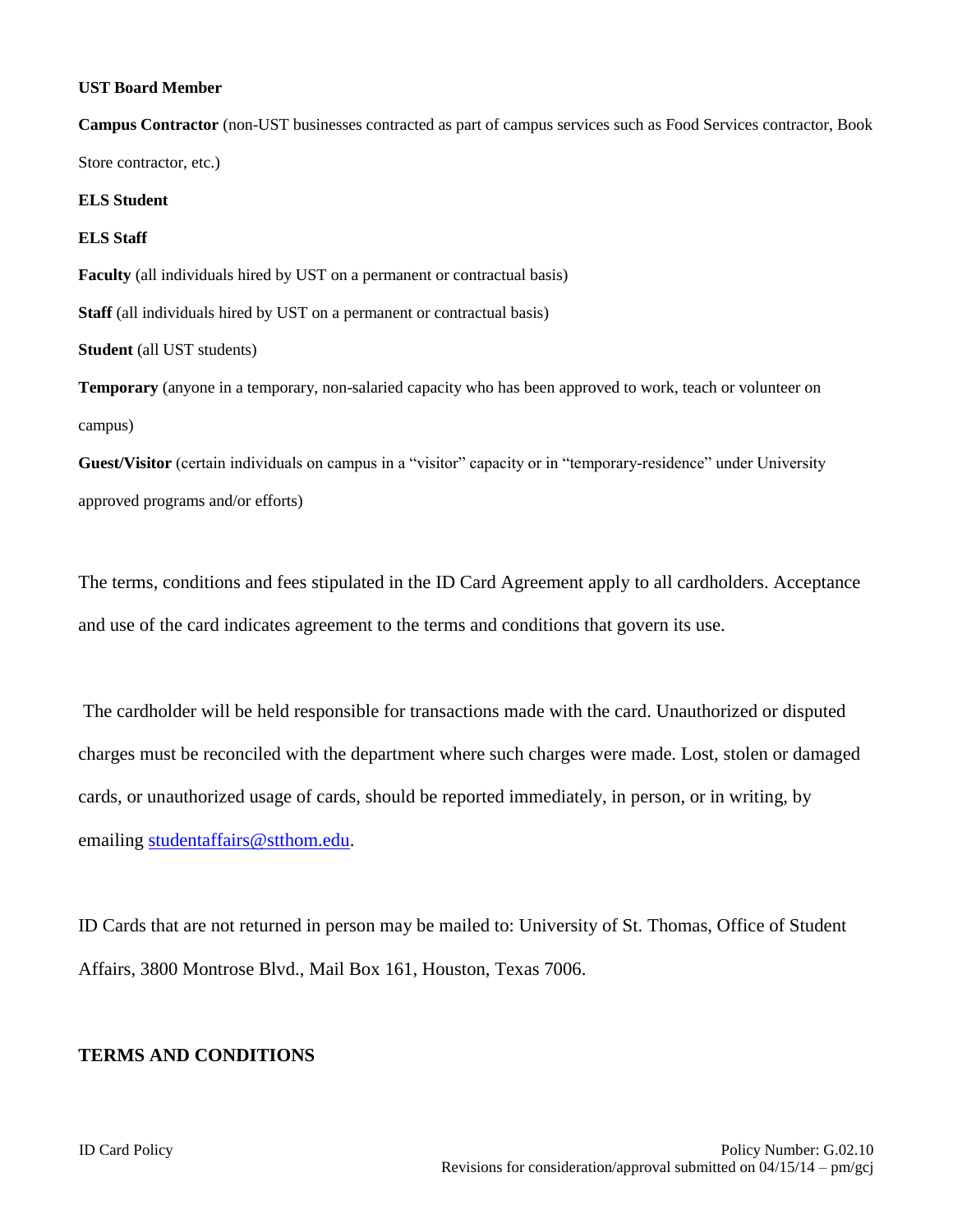1.The UST ID card entitles the cardholder to all privileges associated with his/her status (i.e., registered students, faculty and staff).

2.For purposes of the ID photo, an applicant may not wear any article of clothing; eyewear or facial makeup or coloring that would conceal or obscure his/her facial features or prevent a positive identification. ID card photos are for the purposes of identification only and are not for the purpose of self or artistic expression. No props of any kind, nor clothing or accessories that would be considered offensive and/or in direct opposition to the mission of the Catholic Church and/or the core values of the University of St. Thomas and its mission, will be allowed. The Office of Student Affairs reserves the right to refuse to take any ID card photograph that it deems inappropriate for identification purposes. 3.Issuance of ID cards to individuals in a guest, temporary or visitor capacity must be requested in writing by the department head that such individuals will report to.

4.ID cards issued beginning July 2011 include an expiration date, after which the card may not be used. 5.The card must be carried at all times and presented to a UST official or a designee upon request. 6.Rights and privileges associated with the card are non-transferable and are contingent upon active status.

7.Students under 18 years of age will be issued a card only with parental/guardian signature. 8. Registered students and employees receive their first ID card free. A fee may apply for a

replacement card. 9. Individuals are entitled to only one ID card at a time. If an individual has more than one

"status" (i.e., Staff/Student), the primary status will be reflected on the card. Example: If the cardholder is a UST employee and a UST student, "Employee" will be imprinted on the ID card.

10.Alumni who wish to apply for an official Alumni ID card may do so through the Office of Student Affairs. . A discounted Alumni fee will apply.

11.Photo images captured for the identification card become part of cardholder's University record and therefore may be used for official University business.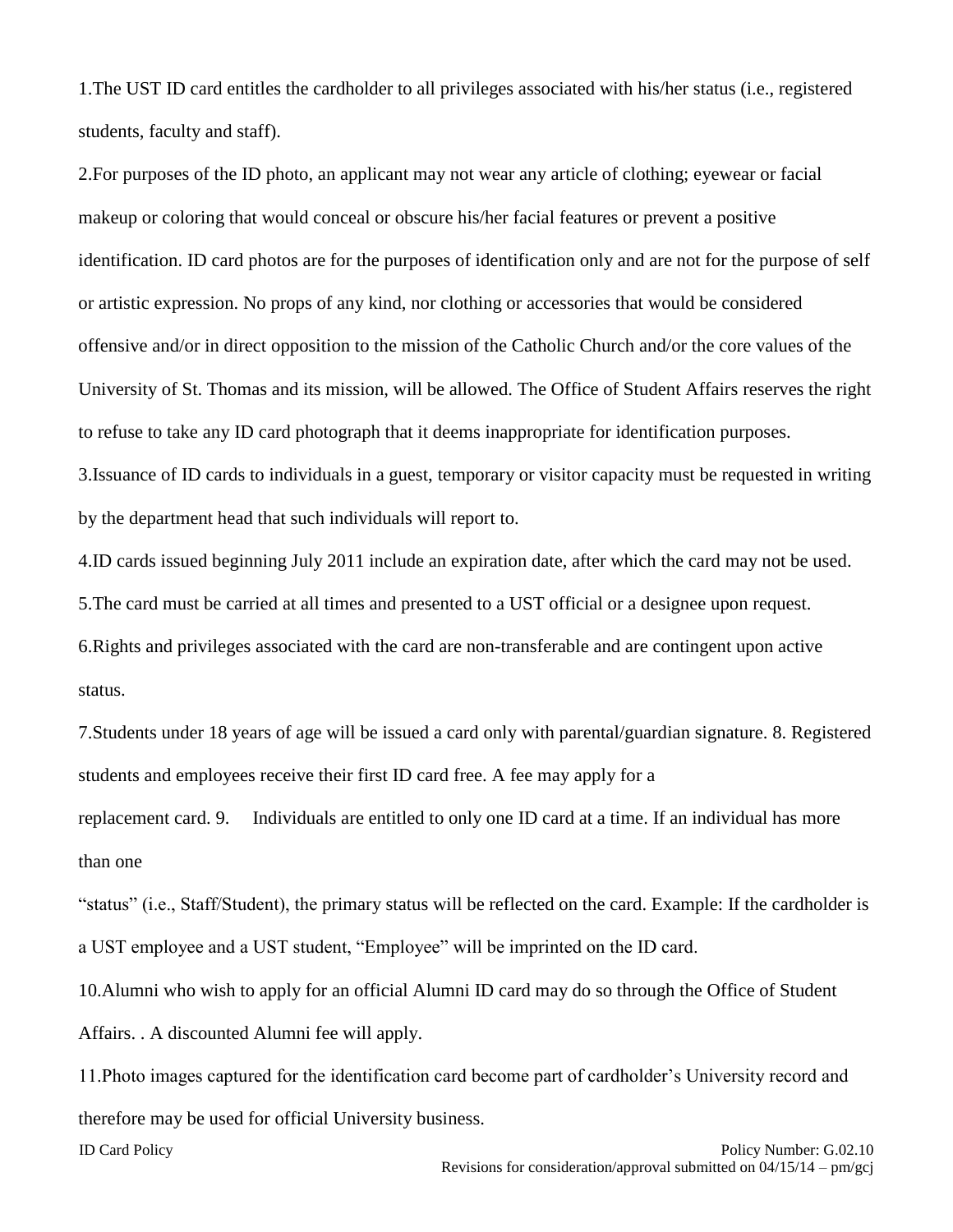12.The University will disclose information to third parties only as required by law, or with cardholder written permission.

13. The cardholder will be held responsible for transactions made with the card. He or she is responsible for reporting and replacing lost, stolen and/or damaged cards to the Office of Student Affairs in a timely fashion. There is no fee to replace a new card that is defective. In order for a new card to be determined defective, problems must be reported within 72 hours of issuance. The Office of Student Affairs must verify that the card is defective or a replacement fee applies.

14.ID cards that are found should be turned in to the Lost and Found office located at Campus Security, first floor, Moran Center Parking Facility, 3807 Graustark Street, Houston, Texas, 77006.

15.The UST ID Card may not be altered in any way (i.e., hole punched, marked, glued, taped, cut, decals affixed, etc.). Cards that have been deliberately altered and cease to work

properly will be subject to the replacement fee.

16.Campus student-residents must report all loss, theft and/or problems using their ID cards to authorized Residence Life staff (includes RAs) before applying for a replacement card. Student-residents must take replacement cards issued by the Office of Student Affairs to authorized Residence Life staff in order that information may be updated in the Residence Life card-key system.

17.All cards that have been replaced by the Office of Student Affairs for any reason will be deactivated in the University ID Card-Badge system. No card that has been replaced may be reactivated under any circumstances. Cardholders should not attempt to use a card that has been replaced.

#### **FEES**

No charge: First ID Card, Defective ID Card as defined under Terms and Conditions. Fee applies: Replacement ID card, Official Alumni ID Card.